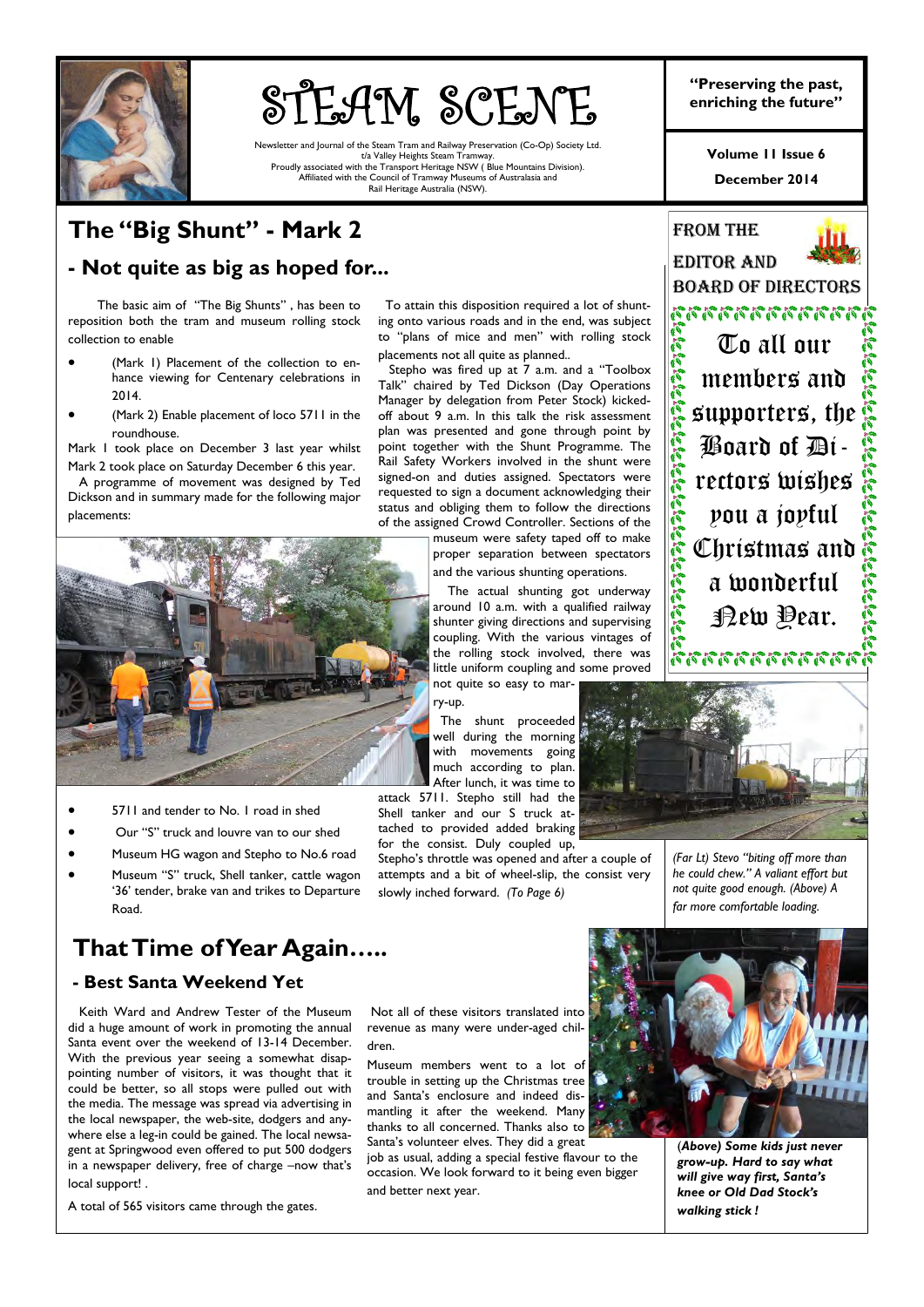

# *Page 2* STEAM SCENE



### **Memoirs of a Mangler**

### • **"Merry Christmas from the Mangler!"**

*The decade of the 1880's was a particularly bad one for the steam trams of Sydney. Almost every week, at least two or three accidents happened. These ranged from near misses to serious injury and death. Perhaps Sydney was still getting used to the speeding little 'monsters'. The Evening News in particular was very much 'anti' steam tram, giving them all manner of names including, "fiery monster" , "City Molloch" and many more. They were even labeled 'murderers'. As each accident occurred the "Evening News" eagerly went into vituperative condemnation of the tram system. An article written in December 1881, two years after the trams commenced, is quoted in full.* 

In many respects the following accident account is like  $(5)$ many others. The court case which determined compensation, featured questions put to the jury of four, aspects of perceived negligence. This in itself, makes the account somewhat different, giving some insight into the considerations for compensation.

- *(5) Could the Plaintiff avoided the accident by reasonable care? -* Considered the Plaintiff took reasonable care.
- *(6) Did he take reasonable care to avoid the accident in crossing the tramline?* - YES

railway steps, were introduced following

Twelve months before this case, the Evening News gave an editorial condemning the steam trams, following a speight of accidents. Some of the article in its original form is illegible so I have re-written

Whether any revised procedures for trams passing the

the plaint is not known.



More Tramway Murders!

that part for easier reading.

erifices in one day to the Owny two hum flery monster which the authorities of the Tramway Department worship ! Surely this is unkind, and not what is due from such fervid and faith. ful devotees towards their idol, which, like the horse-leech's daughter, is perpetually crying, as it rushes screaming and "More! ngh the orowded thoroughfares of morting the city.  $\mathbf{T}$ ay des ad upon it that their be estimad with each stinted ren. mode sking for blood. and  $-111$ found is 11 be This was ٤n maeitabla. th حمطك countries Bat d the wise men of Europa m fersook the monster, and permitted to guide thei faculties. In spite of the

example of other countries, and the beneficial results following the change from the dangerous steam monsters to horse traction on city tramways, the former craze– for it can be called nothing else– has been adopted here. The steam motor is now the goddess before which the Minister of Public Works bows the knee and owns himself a devoted worshipper. Hence the human sacrifices that have become so common that they have almost ceased to cause remark. Eels are said not to mind skinning because they are used to it. On the same hypothesis the public may be said not to mind being crushed to death by the tramway cars because they are rapidly becoming accustomed to it. At all events they soon will. The death of the guard, George Robinson, who was killed on Wednesday by being knocked off a car by a passing motor, would have been utterly impossible under a more enlightened system of tramways.

*(Above) Redfern station, late 1800's. There was a regular procession of trams*

 William Dwight was an apprentice stone mason with W. Andrews of Lidcombe. He resided in Redfern. On Christmas Eve evening, 1882 he was outside Redfern Station wanting to cross Devonshire Street. He had seen one tram pass him from the direction of Botany and he was about to cross over behind that tram when another tram from Sydney came up behind him and before he could get out of the way, it knocked him down. He fell with his right leg across a rail and likewise his left foot. One wheel of the motor, despite the best effort of the driver, ran over the limbs mutilating them terribly. On extricating Dwight, a passing Constable by the name of Paine took him straightway to the hospital. Here he had his right leg amputated below the knee and his left foot amputated also. Dwight survived the operation and thereafter made a recovery. Even so, it was a bleak Christmas for William Dwight and indeed, for the rest of his days.

 Dwight subsequently sued the Commissioner for Railways and the case came before the Supreme Court on Friday, June 29, 1882. The jury returned a verdict for the Plaintiff with £1,500 damages.(\$240,000 approx. 2013) It is interesting to read some of the questions that were put to the jury:

- (1) *Whether the running of a steam tram near the railway steps and immediately after another tram had passed, amounts to negligence?* - YES.
- (2) *Whether the running in opposite directions of two trams in Devonshire Street, as near as 100 feet from the railway steps leading to the railway station, amounts to negligence? -* YES.
- *(3) Whether the running of a tram at a rate of 5 or 6 mph at the distance of 100 feet from the steps in Devonshire Street amounts to negligence? -* NO.
- *(4) Did the tram causing the accident, pass another tram in Devonshire Street just before the accident? - YES*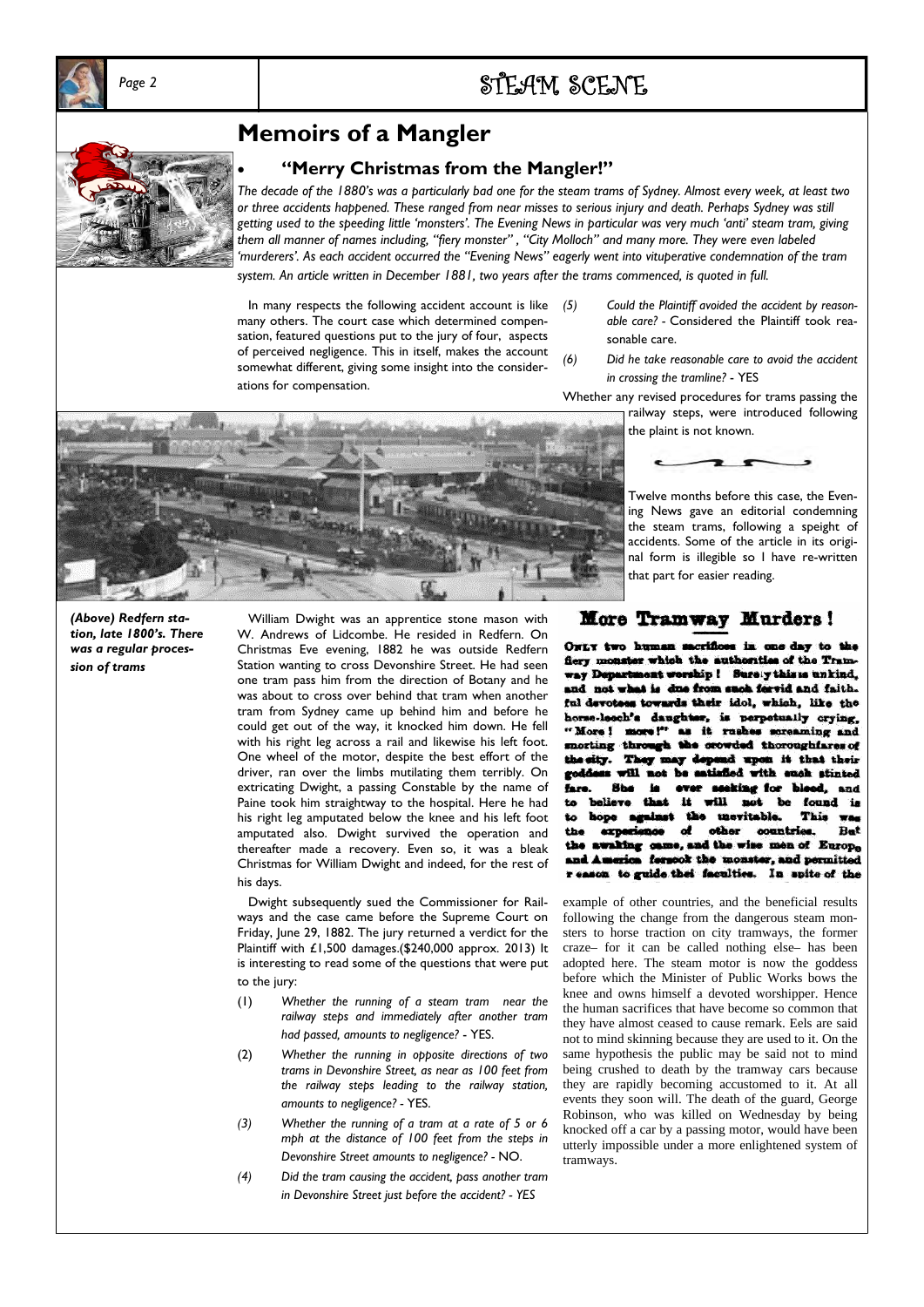### Volume 11 Issue 6 *Page 3*

If horse-cars had been in use he would have had no occasion to be outside at all, and could not therefore have been knocked off. We have no hesitation in saying that his death is directly attributable to the insane method now pursued of using railway locomotives and railway carriages in the busy streets of a populous city. If the event had occurred in England- which by the way would be impossible– a coroner's jury would have returned a verdict of manslaughter; if it had happened in America, the chances are that the verdict would have been one of willful murder against somebody. Perhaps, also, that somebody would have had a lively time in avoiding the attentions of a too energetic vigilance committee, and a very active Judge Lynch. It ought not to have been possible in this country. Nor would it, if wiser counsels had prevailed, and a more enlightened system of tramways been adopted. It appears however, that those in whose hands the matter rested were too proud to follow the methods observed in other places, where much larger populations than ours have to be served. As they probably could not think of any new plan, they adopted the obsolete systems long before abandoned for city traffic by other older, and wiser communities. George Robinson has fallen a victim to this oldfashioned craze. His wife has been left a widow and his children fatherless because somebody who was paid to know better had blundered.

The death of the female, the unfortunate Mrs. Waller, also is directly attributable to the abominable steam motors and heavy trains. It would have been possible to have stopped a light horse car by means of a powerful brake in time, at all events, to have saved the poor creature's life. There was no hope however, once in front of the snorting, terrible monster, which paralyses its victims with fear previous to crushing them and leaving them mangled and bleeding or scattered in fragments around its bloodstained tracks.

#### We unhesitatingly affirm that the two deaths that took place yesterday could not have occurred if horse cars instead of railway locomotives and trains were used in our streets. How much longer is this frightful state of affairs to last? How many more citizens are to be butchered before the Government is restored to reason? The streets are rendered impassable now; business is ruined, and about a dozen citizens have been killed. And all because the Government is too obstinate or too ignorant to make the change that would give a better, safer and swifter service.

Notwithstanding, the mangling continued and would not be alleviated until the advent in 1906 of the automatic life-guard drop device. By that time, the steam trams were almost gone from the inner city scene, though they still held sway in some of Sydney's then outer suburbs and the provincial cities of Newcastle, **(Below) Another view of**  Maitland and Broken Hill.

**the old Sydney station at Redfern, giving a view of Devonshire Street.** 



### **Operation's Manager's Fireside Chat**

### **- A word About Fatigue**



Be aware that personal fatigue can develop at any time throughout the day. Rail Safety Workers, and indeed any society member present on operating days, should be aware of identifying and how to manage fatigue (both per-

sonal and for any who are also on duty that day).

#### **Hot and cool weather**

Our rsw's assigned to locomotives must be aware that they could be susceptible to fatigue. This is more likely to occur during the warmer months. Likewise those engaged in conducting and other rsw duties are not exempt and are equally susceptible to experiencing fatigue, particularly during the late afternoon when riding on the back of the tramcar.

 This notice is a gentle reminder that within the roundhouse there is a water fountain provided by our colleagues, the VHLDHM, which dispenses refrigerated water. I strongly suggest that each rsw regularly avails him/herself of that facility. Indeed there is also provision for personal water bottles to be re-filled.

Whilst this reminder is generally aimed at the summer months it applies to the cooler months.

Fatigue can "sneak-up" on you at any time due to personal factors, hot or cold weather or physical tiredness. *Be on the guard for any personal symptoms.* 

#### *What should I do?*

 Watch your fellow rsw's whilst on-the-job and when you seek to refresh yourself offer refreshment to your colleagues at the same time. The VHST does endeavour to keep ahead of possible fatigue. From time to time the shop staff ensure bottles of water are distributed to those on duty. The trammies appreciate this gesture. But remember the final onus is with each rsw to *keep up their fluids, particularly on hot days*.

Peter Stock, Operations manager.

#### **ooo0ooo**

#### **Safety Management Plan Review**

The annual review of the SMP will take place early next year. Any member who would like to make a suggestion or comment relevant to the review, is invited to contact the Secretary with their submission. prior to January 10, 2015.

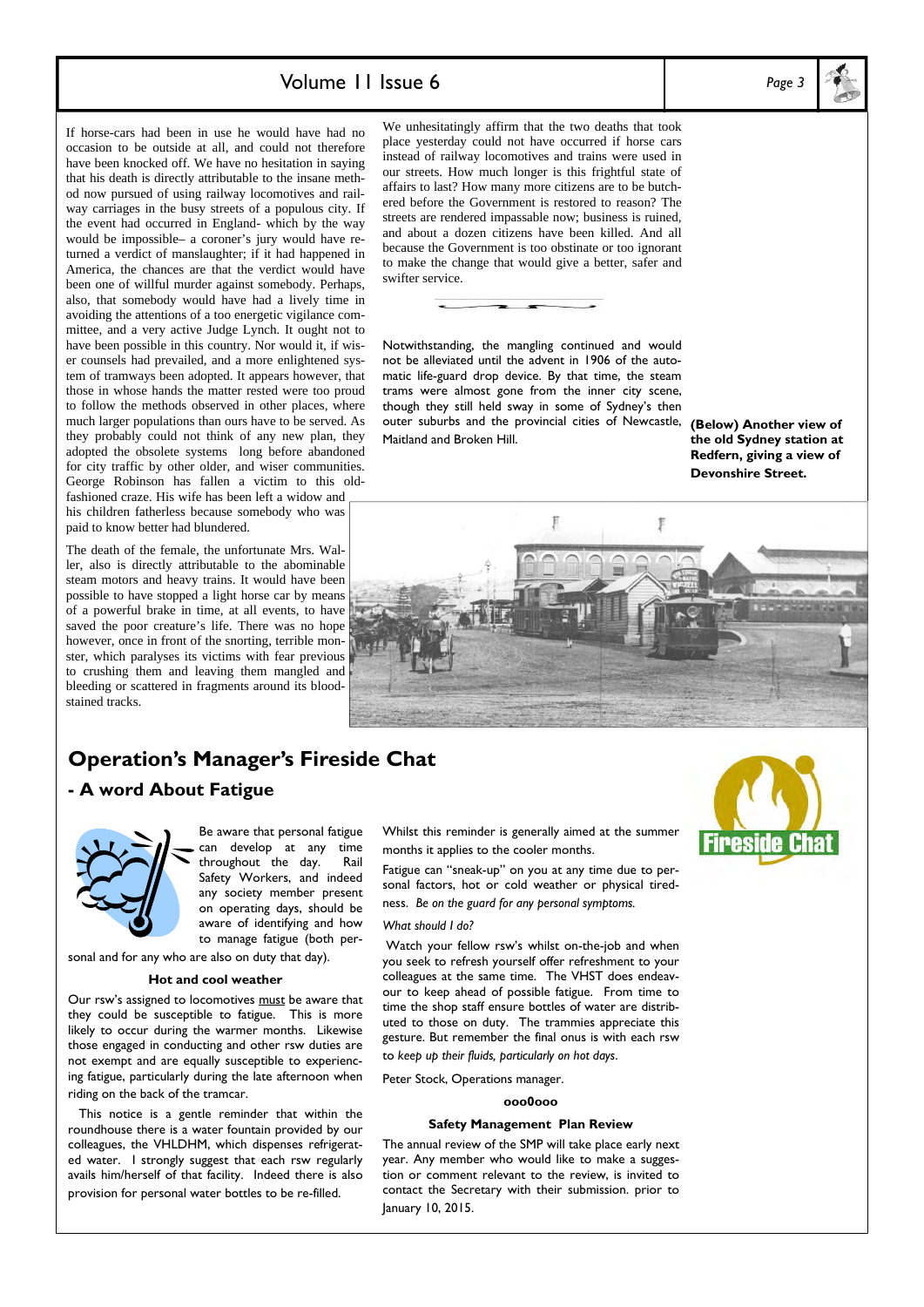

# *Page 4* Steam Scene





*(Above) Dr. Bob Tebb and his ubiquitous cap.* 



*(Above) "John Bull" as built by Beyer peacock . It was later modified for service as their works shunter.* 

### **To Cap It All !**

*Dr. Bob Tebb has been a member of the society for some time but his association with the society goes back to our Parramatta Park days. The following is a study of four different motor types that Bob has had rare opportunity to sample drive over the years. It all makes for fascinating reading but has to be spread over two or three issues unfortunately.* 

#### **INTRODUCTION**

I have had a particular fascination with steam trams since helping, at the age of 14, with the unloading of the Wilkinson Patent steam tram 'John Bull' at the Crich Tramway Museum, from its original Beyer-Peacock makers, way back on the 19th May 1962. This machine was put into more-or-less workable order at the Museum on a number of occasions, but its maintenance and operational requirements were perhaps rather alien, compared to those of the dominant electric tram fleet, that persistence was not sustained. Much cosmetic work was done (not by me) to restore its original external appearance.

 Finally, in late 1983, I felt that, with the steam tram loco's Centenary approaching in 1985, a further effort should be made to enable it to celebrate this momentous event (centenaries don't come round very often!) in steam; this was supported by the Crich management, I was appointed as Steam Tram Project Leader, and work commenced. With a small team, which included two steam-experienced volunteers and a little welcome financial help and support from the NSW Government's Agent-General in Britain, it was restored sufficiently to enable it to perform for a Centenary birthday celebration at Crich on the 19th

May 1985.

 It was a true delight to steam along amongst the electric trams there, covering them and their passengers with tasteful steam and smoke (from ordinary house coal – just after the end of the British miner's strike). My wife Kath prepared birthday cakes (including a cardboard one for the firebox), which were duly presented by our elder son Peter in a traditional workman's cap; it was at this point that this particular 'flat cap' came into common steam tram use, not only as driver and crew identification, but also to minimise the transfer of oil, coal, etc residues to what remained of my rapidly-diminishing

hair Amongst those present at the Crich birthday was Councillor Stanley Parkinson, the then head of Blackpool's tramway committee, and the leading light in plans to celebrate their own Centenary, also in 1985, Blackpool being the first electric street tramway in England, having rejected steam as an option. At this party, I loaned him the driver's cap and invited him to drive 'John Bull' in the hope that he would appreciate the idea of showing what Blackpool had rejected by running it at their own Centenary; this was seized enthusiastically, and the engine was formally invited to participate in their Grand Centenary Cavalcade along the Promenade, and so the 29-year journey for the cap began!

 As we shall see, it has now been worn by me when riding and driving steam trams at Crich, in Blackpool, in Sydney (New South Wales, Australia), Auckland (New Zealand North Island), and Christchurch (New Zealand South Island), although it now bears all too clearly the honourable scars of such activity! I thus, probably uniquely, now have direct operational

experience of how 'John Bull' compares with its main

British competitor – the Kitson steam tram – and how these compare with its direct Australian competitor for which it was originally built – the Baldwin steam tram as used in Sydney.

 Comparing and contrasting these is not easy, for they were built for very different environments and purposes; I hope I have made adequate allowances in my assessments!

 I cannot proceed further without expressing my eternal thanks – and without which I could never have proceeded far at all -to those Societies, Museums, and individuals who have helped me to gather and appreciate such information; their own dedication, understanding, and sheer enjoyment in their activities has been a total joy to me. So, Crich, Parramatta Park, Valley Heights, MOTAT, Ferrymead, Peter, Craig, Bruce, Ian, Ron, David, Mike, and many others – thank you very much indeed; In every case your greeting and hospitality was so warm and helpful that I hope I did not abuse your welcome mats too far! The condition of ALL the engines was fantastic – well done all!

#### **SETTING THE SCENE**

There are several books which deal in detail with historical aspects, numbers, dimensions, etc of such vehicles in many cities in Britain and abroad (some in very considerable detail indeed, though often curiously superficial in failing to dig out already-published facts in many cases), but none seem to cover – or barely, if at all, mention – how they were physically laid out, behaved, and driven and fired in comparison to each other. There are penny numbers of notable exceptions – one is the original 'History of the Steam Tram', an Institution of Locomotive Engineers' Paper produced by Dr H A Whitcombe in January 1937. Here was a man who was an enthusiastic historian, but one who knew urban steam trams, not only (as a young man travelling behind, or illicitly riding, on their footplates) in their heyday, but also into their twilight years; even so, we learn little from him about the layout of these engines. Reading his original, unabridged, account, there is no doubt he favoured the Kitson variety:-

*"The practical perfection of the steam tramway locomotive….was ultimately reached by the labours of Messrs. Kitson and Co., of Airedale Foundry, Leeds"* 

but to redress the balance somewhat, he lso says, in regard to a late batch of Wilkinson tram engines:-

*"They were magnificent engines and continued to run with the fullest satisfaction until the electrification of the system was completed in 1905."* 

Trying not to be (too!) partisan, I here can but present contemporary quotes. The first is from an 'anonymous writer' quoted in Gladwin's morerecent decidedly-monumental (in weight!) 8-volume 'History of the British Steam Tram':-

*"I have also noticed how easily the Wilkinson ascends the long hill at Ashton with two cars and one hundred passengers with 120 lb. of steam, whereas it is with difficulty the Kitson ascends with 175 lb. [!]*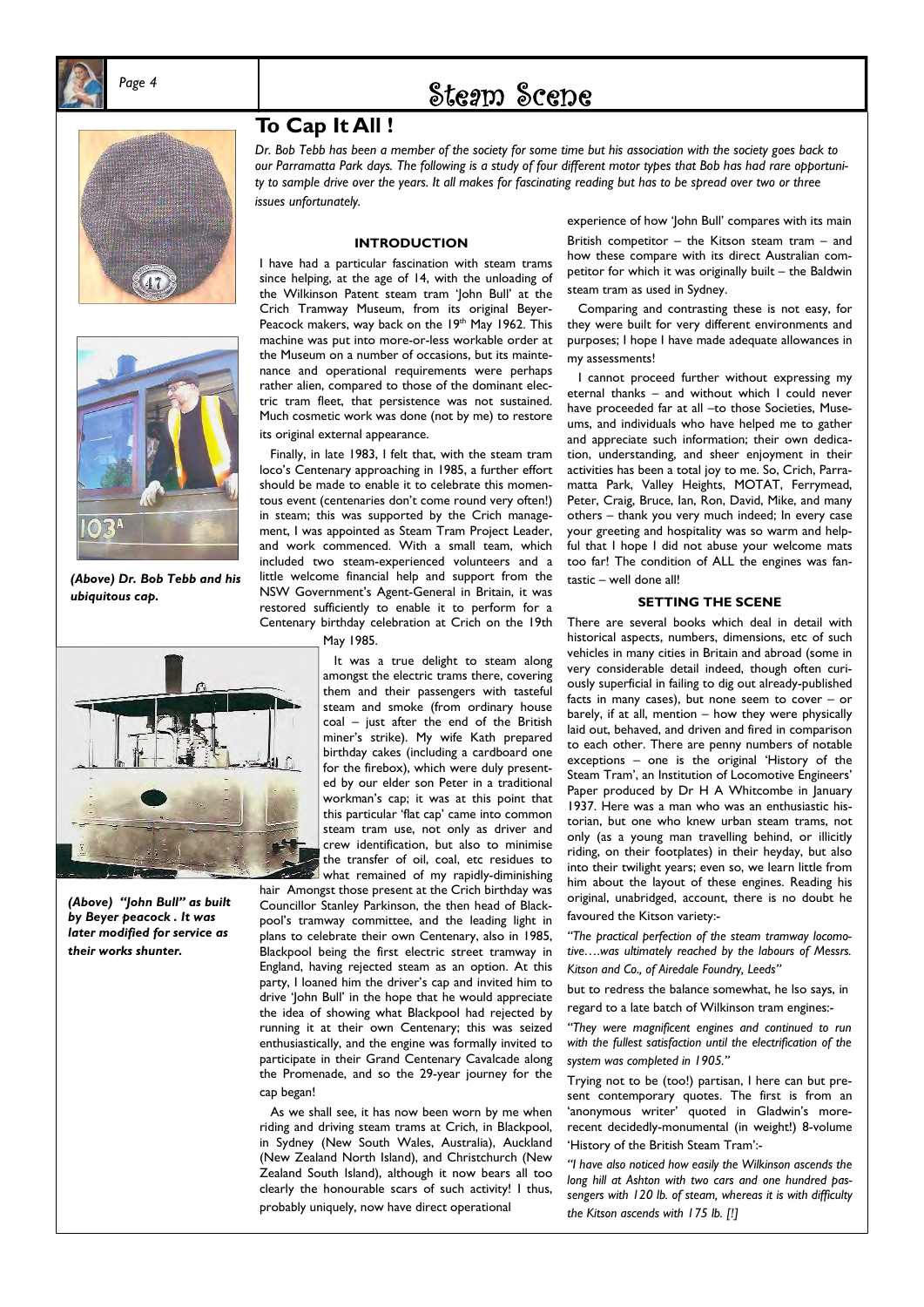### Volume 11 Issue 6 *Page 5*

*although they have cylinders 1 in. larger in diameter than the Wilkinson engine, but the last named has the advantage of being geared about 3 to 2."* 

This view was not, however, universal; Dr A.P. Nuttall, in the discussion following Whitcombe's Paper in 1937, said:- *"The Author and I have a common interest in the steam tramway, but he is a Kitson man, and I am a Wilkinson man, just for the sake of differing…..I can say this for the Kitson engines, however, that they were never short of steam. On the other hand, I never saw a Wilkinson engine blow off in the street; those engines were always short of steam."* 

So – take your pick (but does 'not blowing off' imply a shortage of steam – I don't think so!)

Here then is an attempt by me to see if Dr Whitcombe's – and others – assertions of so many years ago were valid, by undertaking my own, if necessarily rather crude, comparative trials. I had earlier resisted studying in too much depth contemporary accounts, before trying out the real thing, so as to minimise any subjective prejudice!

 I have ridden on, observed their experienced drivers in action (the most important experience of all), and indeed driven (ie been allowed to handle their controls – under supervision), on their respective present-day operating lines (and, in one case, elsewhere), four tram engines of three basic designs scattered around the world. Indeed, in one memorable (if exhausted near the end!) eight-day period in 2014, I visited three different working steam trams on three different islands in two different countries!

 Can we establish why 'John Bull' apparently failed so spectacularly in Sydney? If you were a driver on the Wigan tramways, would you rather take a Kitson or a Wilkinson engine out for service? *(I think I can now answer that – see much later!)* Were the Baldwins in Sydney so good, so 'right', for their own needs that nothing could compare with them? Can the cap's journey, spread over some 29 years, help in this?

 It is worth mentioning at the start of this 'journey' that people were, in general, considerably smaller in the late  $19<sup>th</sup>$  Century than they are today – in height and body mass; thus what may appear to be cramped conditions now were somewhat less so then! And, indeed, steam tram engine footplates do seem small today (though, looking at photographs, I too may have expanded sideways somewhat in the intervening years!)

 It is also pertinent that the engines we find today are, to varying degrees, modified from their 'as built' condition; it is thus necessary to try to relate performance and ease of use now to the original intentions. Although most steam tram engines used in Britain were fitted with some form of condensing gear, returning at least some of the exhaust steam back into tanks for further use, this created its own problems, as injectors do not function properly, if at all, with warm or hot water. None of the engines considered here now retain any such exhaust condensing device, which should therefore allow a fairer comparison of their real relative unfettered merits.

 Speed governors are also absent nowadays from workable British-built engines (save for one, surprising, exception – see much later!), but were an obvious contemporary additional restraint on performance. I will make little comment on firing matters, as the limited availability of suitable fuels today means that they rarely fit with original intentions, the choice of fuel being determined mainly by current availability. (A clear indication of the fuel sourcing difficulties appeared in the June 1984 issue of 'Tramway Topics' [the tramway Journal of New Zealand] in describing the diminished availability of suitable coke fuel.)

 A key peculiarity of pretty well all steam tram engines is that they were really designed to be driven preferably 'backwards' in the railway locomotive idiom, ie with the firebox (or firehole door) leading and the cylinders at the rear. With this arrangement, whether operating with a crew of one or two men the driver would have a good view of fire and boiler condition while having a reasonable to good view of the road ahead.

Most might usefully be conveniently described as 'one-

囿

*(Above) The Kitson motor, Ferrymead NZ.* 

and-a-half ended' rather than double-ended (though a few early ones were singleended), as driving from the smokebox end was, in most cases, possible, but usually less convenient.

 I encountered personal experience of this 'backwards' issue with 'John Bull' when it was being prepared at Crich to work during its Centenary year; previously last restored to workable order in the

1970s, it was found almost impossible to haul significant loads or to drive it expansively (ie on short reverser cut-*(Above) "John Bull" 1985* 

off) from 1985. This was finally traced to the valve gear having a decade earlier been put on the wrong 'sides' of the motion, the 'L' and 'R' components having been at that time assembled with left and right looking towards the firebox end (as a tram man might see it), when they should have been with left and right looking to the cylinders end (as the railway industry builder saw it). A quick redistribution of parts resolved the problem!

A brief word on terminology; whilst it may have been a

'dummy' in Britain, or a 'motor' in Sydney, I shall simply use 'tram' or 'engine', giving 'tram engine' etc as necessary.

*(To be continued. In the next issue, Bob details the steam motors under consideration and how they shaped up relatively)* 



*ley Heights* 

*(Above) Motor 100 at MOTAT, NZ*